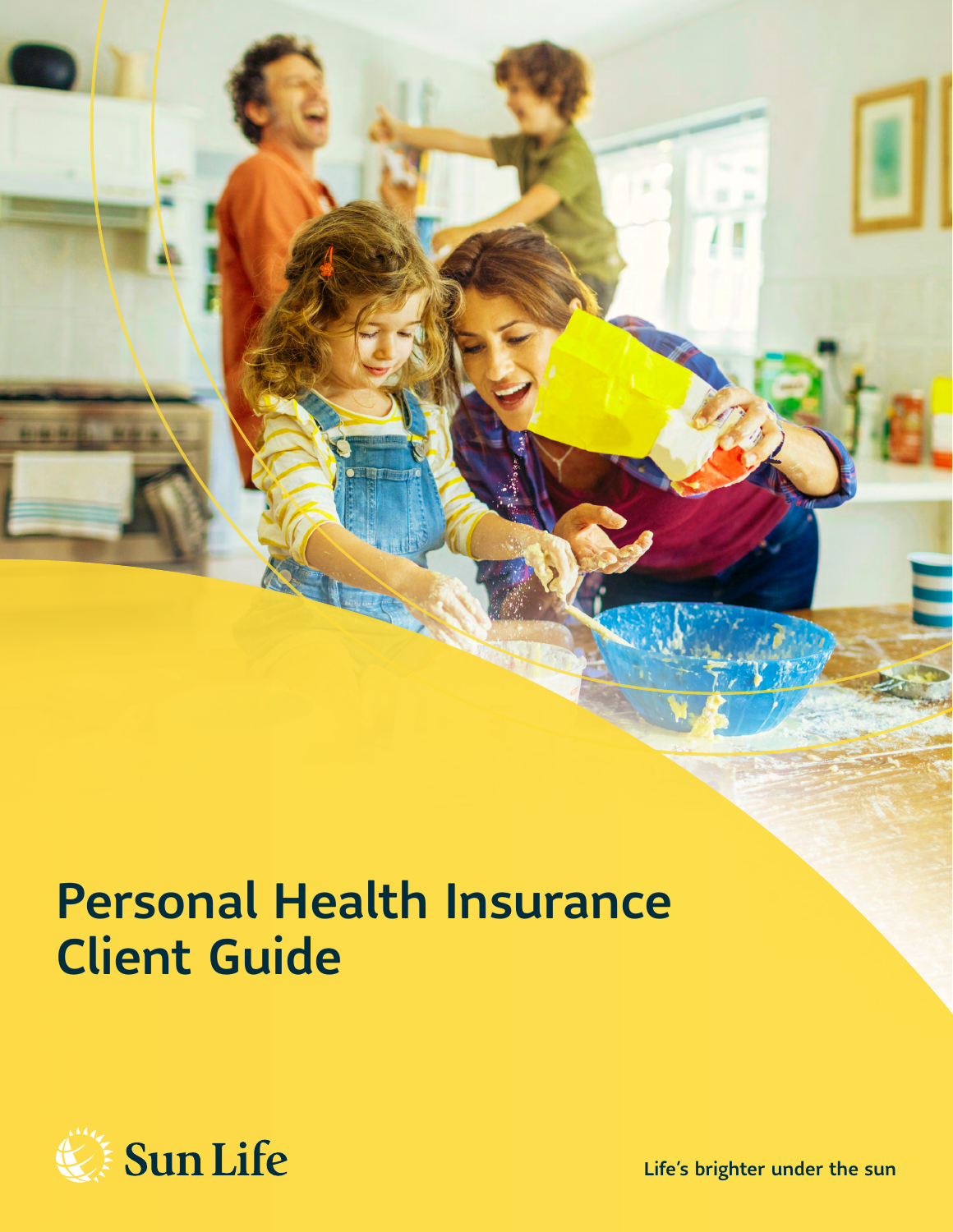We don't always know when life's important moments will happen. When they do, it's great to know that you're prepared for the cost of keeping you and your family healthy. No matter what life brings you, you can have peace of mind with Personal Health Insurance.

### **Personal Health Insurance - affordable health and dental plans that provide peace of mind.**

Personal Health Insurance covers you and your family for routine and unexpected medical costs that government health and drug plans don't cover. That includes prescription drugs, chiropractor and physiotherapist visits, dental checkups, and more. Personal Health Insurance is perfect for:

- ⋟ Anyone age 18 to 69, who's a Canadian resident covered by a provincial or territorial health and drug plan.
- $\blacktriangleright$ Small business owners, self-employed and contract workers, freelancers, or retirees.
- ⋟ Someone who is losing their workplace coverage or would like more coverage than they can get with their employer's plan.
- ⋟ Someone in good health who is willing to complete a health questionnaire.

### **Talk to a Sun Life representative today. We can help you choose the options that can work for you.**

### **Choose the right plan for you**

Whether you're looking for temporary coverage or a longer-term solution, your Sun Life representative can help you choose the plan that's right for you.

**Basic:** A dependable solution that helps protects you and your family for basic medical and dental expenses at an affordable cost.

**Standard:** A strong solution when you need more than the basic plan. You'll get additional coverage for prescription drugs, optional dental,emergency travel medical, extended health and vision care

**Enhanced:** A complete solution if you and your family need extensive coverage. It includes the highest annual coverage maximums, and optional preventive, restorative and orthodontics dental care.

The coverage maximums listed below are for each insured person and per calendar year unless otherwise stated. A calendar year is from January 1 to December 31. For maximums with a multi-year period (e.g. every two years), the period begins on the day you incur the first expense under that maximum. This coverage doesn't cover expenses paid for by government-sponsored health and drug plans.

### **What's available in each plan**

Before you choose a plan, it's important that you understand its specific coverage details, definitions, limitations and exclusions. Learn more by reading this summary, including the What you need to know section on page 6.

|                       |                                                                                                                                                       | <b>Basic Plan</b>                                                                                                                                                        | <b>Standard Plan</b>                                                                                                                                                                                                                                                                                                       | <b>Enhanced Plan</b>                                                                                                                                                                                                                                                                                                            |
|-----------------------|-------------------------------------------------------------------------------------------------------------------------------------------------------|--------------------------------------------------------------------------------------------------------------------------------------------------------------------------|----------------------------------------------------------------------------------------------------------------------------------------------------------------------------------------------------------------------------------------------------------------------------------------------------------------------------|---------------------------------------------------------------------------------------------------------------------------------------------------------------------------------------------------------------------------------------------------------------------------------------------------------------------------------|
| drugs<br>Prescription | All 3 plans include:<br>• Pay Direct Drug card<br>(except in Quebec)<br>• No deductible<br>• Smoking cessation medication<br>(\$250 lifetime maximum) | • 60% reimbursement<br>$\cdot$ \$750 annual<br>maximum<br>• Excludes oral<br>contraceptives<br>$\bullet$ Up to \$5.00 paid<br>towards dispensing<br>fee on prescriptions | • 70% reimbursement<br>on first \$7,000<br>of annual eligible<br>expenses (\$4,900<br>paid expenses)<br>• 100% reimbursement<br>on next \$93,000<br>of annual eligible<br>expenses<br>• Excludes oral<br>contraceptives<br>• Coverage of<br>reasonable and<br>customary dispensing<br>fees up to the plan<br>reimbursement | • 80% reimbursement<br>on first \$5,000<br>of annual eligible<br>expenses (\$4,000<br>paid expenses)<br>· 100% reimbursement<br>on the next<br>\$245,000 of annual<br>eligible expenses<br>• Includes oral<br>contraceptives<br>• Coverage of<br>reasonable and<br>customary dispensing<br>fees up to the plan<br>reimbursement |

Personal Health Insurance is underwritten and issued by Sun Life Assurance Company of Canada, a member of the Sun Life group of companies.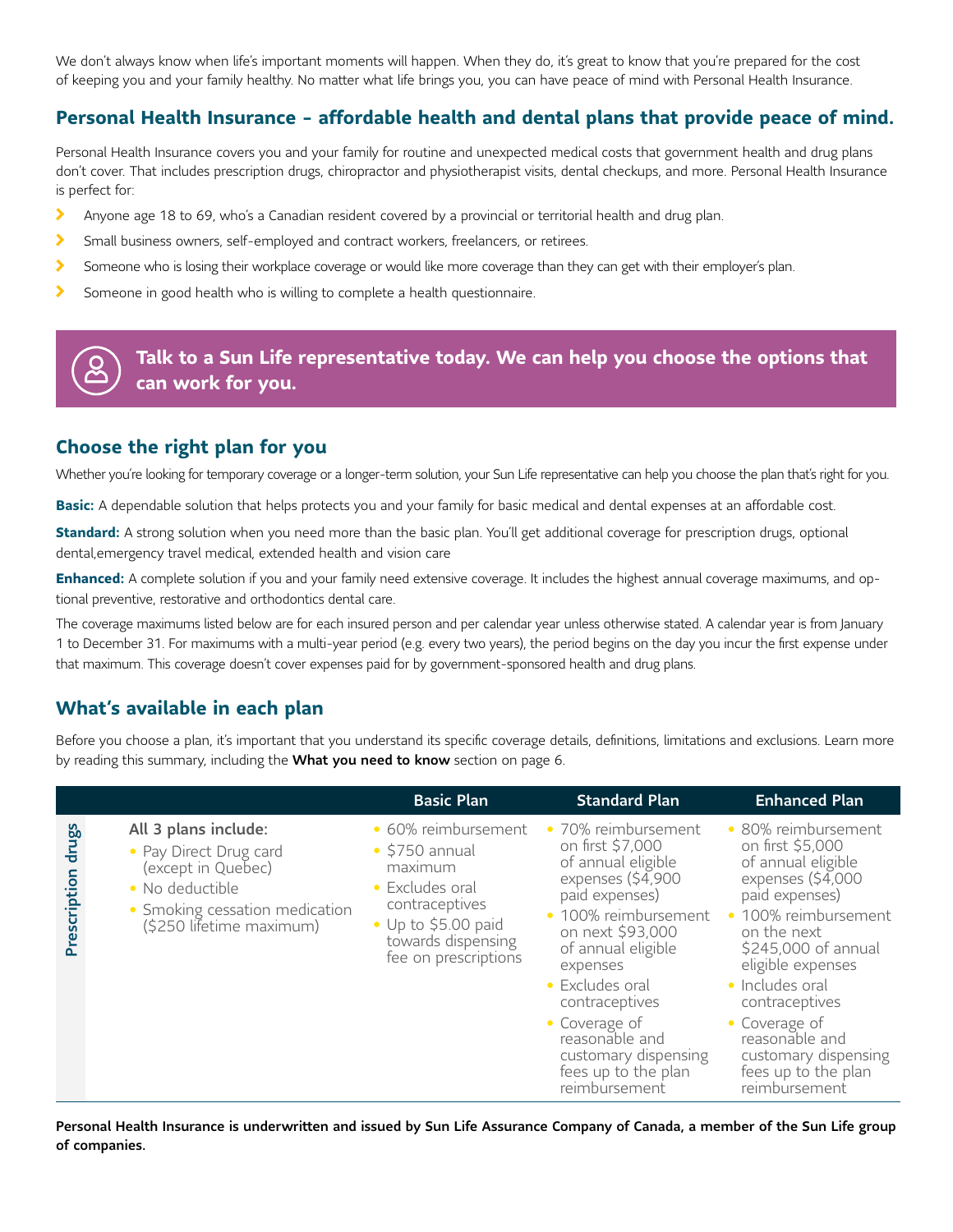|                          |                                |                                                         | <b>Basic Plan</b>                                                                                                                                             | <b>Standard Plan</b>                                                                                     | <b>Enhanced Plan</b>                                                                                     |
|--------------------------|--------------------------------|---------------------------------------------------------|---------------------------------------------------------------------------------------------------------------------------------------------------------------|----------------------------------------------------------------------------------------------------------|----------------------------------------------------------------------------------------------------------|
|                          |                                | Deductible and<br>reimbursement                         | · 60% reimbursement<br>· No deductible                                                                                                                        | · 100% reimbursement<br>· No deductible                                                                  | · 100% reimbursement<br>· No deductible                                                                  |
|                          |                                | <b>Hearing aids</b>                                     | $\cdot$ \$400 maximum<br>every 5 years                                                                                                                        | $\cdot$ \$500 maximum<br>every 5 years                                                                   | $\cdot$ \$600 maximum<br>every 5 years                                                                   |
| Supplemental health care |                                | <b>Accidental dental</b>                                | $\cdot$ \$2,000 per fracture<br>or injury                                                                                                                     | · \$2,000 per fracture<br>or injury                                                                      | $\bullet$ \$2,000 per fracture<br>or injury                                                              |
|                          |                                | Ambulance                                               | • Ground or air<br>ambulance services                                                                                                                         | • Ground or air<br>ambulance services                                                                    | • Ground or air<br>ambulance services                                                                    |
|                          |                                | In-home nursing <sup>1</sup><br>and home care           | \$2,500 annual<br>maximum and a<br>\$20,000 lifetime<br>maximum combined<br>with medical<br>equipment and<br>services                                         | • Combined \$5,000<br>annual maximum and<br>a combined $$25,000$<br>lifetime maximum                     | • Combined \$10,000<br>annual maximum and<br>a combined \$30,000<br>lifetime maximum                     |
|                          | Medical equipment and services |                                                         | Medical equipment<br>and services have<br>a \$2,500 annual<br>maximum and a<br>\$20,000 lifetime<br>maximum combined<br>with in-home nursing<br>and home care | Medical equipment and<br>services have a \$5,000<br>annual maximum                                       | Medical equipment and<br>services have a \$5,000<br>annual maximum                                       |
|                          |                                | Orthopedic shoes                                        | $\cdot$ \$150 annual<br>maximum                                                                                                                               | $\cdot$ \$225 annual<br>maximum                                                                          | $\cdot$ \$250 annual<br>maximum                                                                          |
|                          |                                | <b>Blood glucose monitor</b>                            | $\cdot$ \$150 every 5 years                                                                                                                                   | • \$300 every 5 years                                                                                    | • \$300 every 5 years                                                                                    |
|                          |                                | Continuous glucose monitors                             | • Reasonable and<br>customary services<br>and charges                                                                                                         | • Reasonable and<br>customary services<br>and charges                                                    | • Reasonable and<br>customary services<br>and charges                                                    |
|                          |                                | <b>Medically necessary</b><br>wigs and hair pieces      | $\cdot$ \$100 annual<br>maximum                                                                                                                               | · \$500 lifetime<br>maximum                                                                              | · \$500 lifetime<br>maximum                                                                              |
|                          |                                | <b>Wheelchairs, walkers</b><br>and traction kits        | $\cdot$ \$1,000 lifetime<br>maximum                                                                                                                           | $\cdot$ \$4,000 lifetime<br>maximum                                                                      | · \$4,000 lifetime<br>maximum                                                                            |
|                          |                                | Hospital bed, oxygen                                    | • Reasonable and<br>customary services<br>and charges                                                                                                         | $\cdot$ \$1,500 lifetime<br>maximum<br>for hospital beds                                                 | $\cdot$ \$1,500 lifetime<br>maximum<br>for hospital beds                                                 |
|                          |                                | Casts, splints                                          | Reasonable and<br>customary services<br>and charges                                                                                                           | $\cdot$ \$500 annual<br>maximum                                                                          | $\cdot$ \$500 annual<br>maximum                                                                          |
|                          |                                | <b>Prosthetic appliances</b><br>(e.g. artificial limbs) | • Reasonable and<br>customary services<br>and charges                                                                                                         | • Reasonable and<br>customary services<br>and charges<br>• Breast prosthesis:<br>\$200 annual<br>maximum | • Reasonable and<br>customary services<br>and charges<br>• Breast prosthesis:<br>\$200 annual<br>maximum |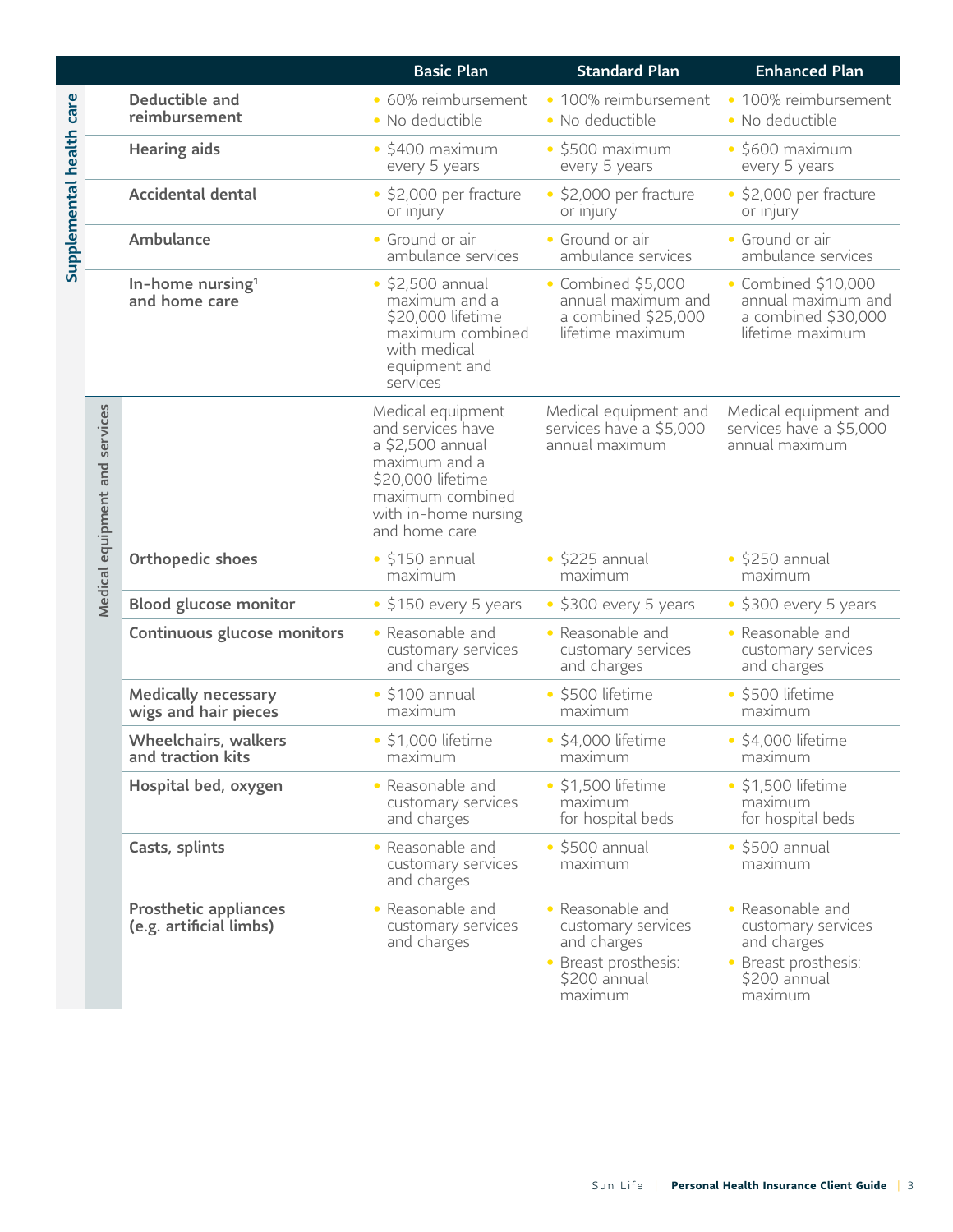|                                                                                                                                                                                                                                                                                                                                                                                                                                                          | <b>Basic Plan</b>                                                                                                                                                                                                 | <b>Standard Plan</b>                                                                                                                                                                                                                                                                                                                                                                                                                                                                                                                                                               | <b>Enhanced Plan</b>                                                                                                                                                                                                                                                                                                                                                                                                                                                                                                                                                               |
|----------------------------------------------------------------------------------------------------------------------------------------------------------------------------------------------------------------------------------------------------------------------------------------------------------------------------------------------------------------------------------------------------------------------------------------------------------|-------------------------------------------------------------------------------------------------------------------------------------------------------------------------------------------------------------------|------------------------------------------------------------------------------------------------------------------------------------------------------------------------------------------------------------------------------------------------------------------------------------------------------------------------------------------------------------------------------------------------------------------------------------------------------------------------------------------------------------------------------------------------------------------------------------|------------------------------------------------------------------------------------------------------------------------------------------------------------------------------------------------------------------------------------------------------------------------------------------------------------------------------------------------------------------------------------------------------------------------------------------------------------------------------------------------------------------------------------------------------------------------------------|
|                                                                                                                                                                                                                                                                                                                                                                                                                                                          |                                                                                                                                                                                                                   |                                                                                                                                                                                                                                                                                                                                                                                                                                                                                                                                                                                    |                                                                                                                                                                                                                                                                                                                                                                                                                                                                                                                                                                                    |
| <b>Vision care</b><br>Includes coverage for:<br>• Prescription eye glasses<br>• Prescription contact lenses<br>• Prescription sunglasses<br>• Laser eye surgery                                                                                                                                                                                                                                                                                          | • No coverage                                                                                                                                                                                                     | • 100% reimbursement<br>$\cdot$ \$250 maximum<br>every 2 years,<br>including \$50<br>maximum per<br>eye exam<br>• 1-year waiting<br>period before<br>coverage begins                                                                                                                                                                                                                                                                                                                                                                                                               | • 100% reimbursement<br>$\cdot$ \$300 maximum<br>every 2 years,<br>including \$50<br>maximum per<br>eye exam<br>• 1-year waiting<br>period before<br>coverage begins                                                                                                                                                                                                                                                                                                                                                                                                               |
| <b>Paramedical practitioners</b><br>Include:<br>• Chiropractors, including 1 x-ray<br>examination per calendar year<br>Registered massage therapists<br>• Naturopaths and<br>acupuncturists<br>• Osteopaths, including 1 x-ray<br>examination per calendar year<br>• Physiotherapists<br>• Podiatrists or chiropodists,<br>including 1 x-ray examination<br>per calendar year<br>• Speech language pathologists<br>• Psychologists and<br>social workers | • 60% reimbursement<br>$\bullet$ \$25 maximum per<br>visit<br>$\bullet$ Up to \$250 per<br>year, per type of<br>practitioner<br>• Psychologist/social<br>worker: up to \$35<br>per visit, up to \$500<br>per year | • 100% reimbursement<br>• No per visit<br>maximum<br>• Up to \$300 per<br>year, per type of<br>practitioner<br>• Psychologist/social<br>worker: no per visit<br>maximum, up to<br>\$1,000 per year                                                                                                                                                                                                                                                                                                                                                                                 | • 100% reimbursement<br>• No per visit<br>maximum<br>• Up to \$400 per<br>year, per type of<br>practitioner<br>• Psychologist/social<br>worker: no per visit<br>maximum, up to<br>\$1,500 per year                                                                                                                                                                                                                                                                                                                                                                                 |
|                                                                                                                                                                                                                                                                                                                                                                                                                                                          | • No coverage                                                                                                                                                                                                     | • 100% reimbursement<br>• \$1 million lifetime<br>maximum<br>• Coverage provided<br>for the first 60 days<br>of a trip<br>• Covers travel outside<br>of your province or<br>territory or outside<br>of Canada<br>• Available until the<br>age of 80<br>• If you have a<br>pre-existing medical<br>condition where<br>symptoms have<br>appeared or required<br>medical attention,<br>hospitalization or<br>treatment (this<br>includes changes<br>in medication or<br>dosage), and existed<br>during the 9 months<br>before your trip,<br>expenses related<br>to this condition are | • 100% reimbursement<br>• \$1 million lifetime<br>maximum<br>• Coverage provided<br>for the first 60 days<br>of a trip<br>· Covers travel outside<br>of your province or<br>territory or outside<br>of Canada<br>• Available until the<br>age of 80<br>• If you have a<br>pre-existing medical<br>condition where<br>symptoms have<br>appeared or required<br>medical attention,<br>hospitalization or<br>treatment (this<br>includes changes<br>in medication or<br>dosage), and existed<br>during the 9 months<br>before your trip,<br>expenses related<br>to this condition are |
|                                                                                                                                                                                                                                                                                                                                                                                                                                                          |                                                                                                                                                                                                                   |                                                                                                                                                                                                                                                                                                                                                                                                                                                                                                                                                                                    | Please note, there's a 1-year waiting period before coverage begins for vision care.                                                                                                                                                                                                                                                                                                                                                                                                                                                                                               |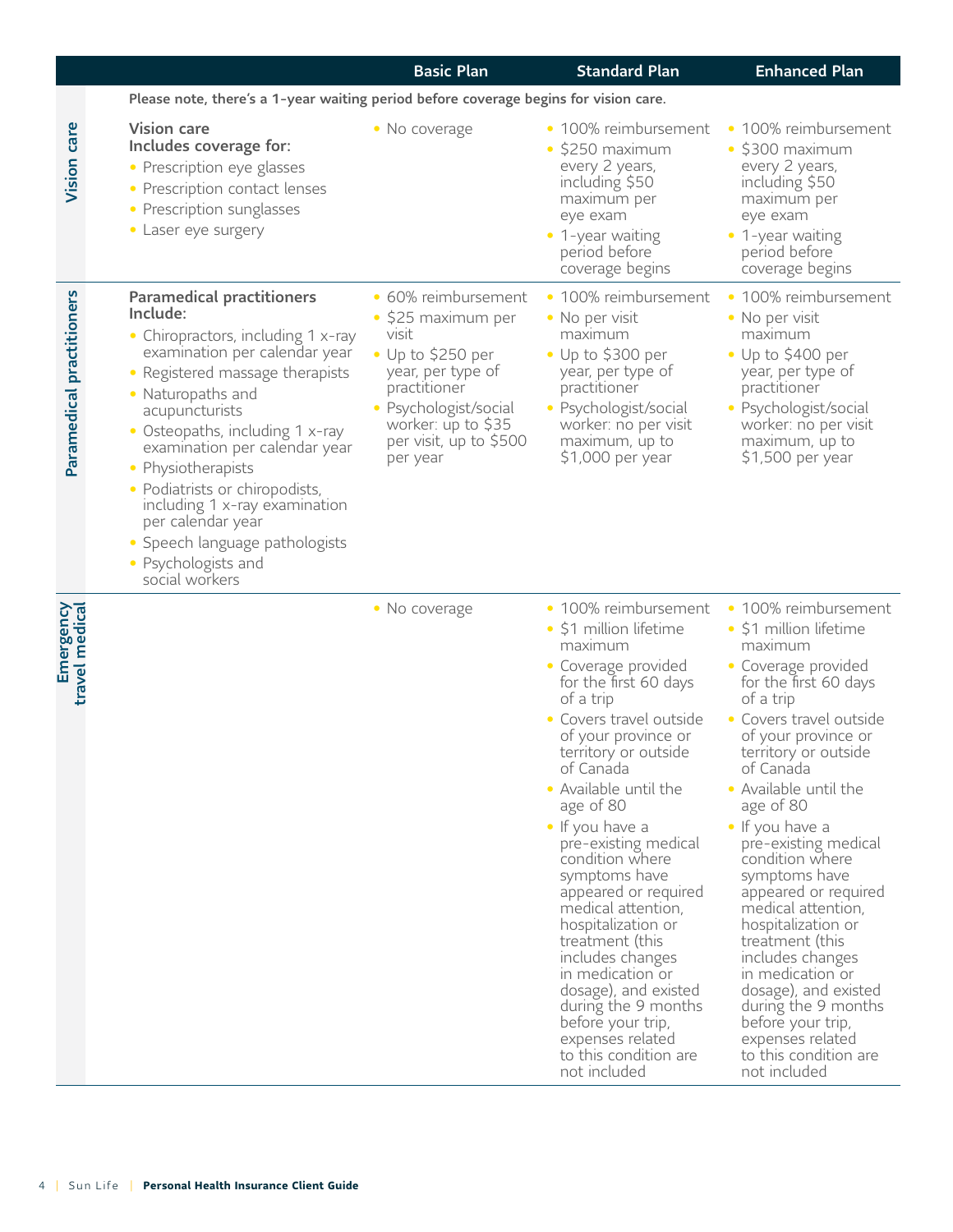|                               |                                                                                                                                                                                                                                                                          |              | <b>Basic Plan</b>                                                                                                                                            | <b>Standard Plan</b>                                                                                                                                       | <b>Enhanced Plan</b>                                                                                                                                                                                                            |
|-------------------------------|--------------------------------------------------------------------------------------------------------------------------------------------------------------------------------------------------------------------------------------------------------------------------|--------------|--------------------------------------------------------------------------------------------------------------------------------------------------------------|------------------------------------------------------------------------------------------------------------------------------------------------------------|---------------------------------------------------------------------------------------------------------------------------------------------------------------------------------------------------------------------------------|
|                               | Consider adding the optional<br>benefit of a semi-private<br>hospital room to any of the<br>three plans.                                                                                                                                                                 |              |                                                                                                                                                              | Optional on all plans                                                                                                                                      |                                                                                                                                                                                                                                 |
| Semi-private<br>hospital room |                                                                                                                                                                                                                                                                          |              | • 85% reimbursement<br>• Coverage up to<br>\$200 daily and<br>\$5,000 annually<br>• Convalescent<br>hospital: \$20 per<br>day up to 180 days<br>per incident | 85% reimbursement<br>• Coverage up to<br>\$200 daily and<br>\$5,000 annually<br>• Convalescent<br>hospital: \$20 per<br>day up to 180 days<br>per incident | • 85% reimbursement<br>• Coverage up to<br>\$200 daily and<br>\$5,000 annually<br>• Convalescent<br>hospital: \$20 per<br>day up to 180 days<br>per incident                                                                    |
|                               | orthodontic services.                                                                                                                                                                                                                                                    |              |                                                                                                                                                              | Please note, there are waiting periods before coverage begins for preventative, restorative and                                                            |                                                                                                                                                                                                                                 |
|                               |                                                                                                                                                                                                                                                                          |              | Included                                                                                                                                                     |                                                                                                                                                            | Optional                                                                                                                                                                                                                        |
| Dental                        | <b>Plans with</b><br>preventive<br>dental<br>coverage<br>include:<br>• Examinations<br>and diagnosis<br>$\bullet$ Tests, x-rays,<br>and lab<br>exams<br>• White fillings<br>• Scaling and<br>extractions<br>• Recall<br>visits every<br>9 months<br>• Minor<br>emergency | Preventive   | · 60% reimbursement<br>$\cdot$ \$500 annual<br>maximum<br>• 3-month waiting<br>period before<br>coverage begins                                              | 70% reimbursement<br>$\bullet$<br>$\cdot$ \$750 annual<br>maximum<br>• 3-month waiting<br>period before<br>coverage begins                                 | • 80% reimbursement<br>$\cdot$ \$750 annual<br>maximum<br>• 3-month waiting<br>period before<br>coverage begins                                                                                                                 |
|                               |                                                                                                                                                                                                                                                                          | Restorative  | • No coverage                                                                                                                                                | • No coverage                                                                                                                                              | 50% reimbursement<br>$\cdot$ \$500 annual<br>maximum<br>• 1-year waiting<br>period before<br>coverage begins<br>· Includes endodontics,<br>periodontics, oral<br>surgery, crowns,<br>onlays, bridges,<br>dentures (and repairs) |
|                               | treatment                                                                                                                                                                                                                                                                | Orthodontics | • No coverage                                                                                                                                                | • No coverage                                                                                                                                              | • 60% reimbursement<br>$\cdot$ \$1,500 lifetime<br>maximum<br>• 2-year waiting<br>period before<br>coverage begins                                                                                                              |

1In-home nursing includes services of registered nurses, registered practical nurses or registered nursing assistants.

This summary does not provide full or complete product information. Your Sun Life representative can help you choose the options that can work for you.

### **With all plans, you'll also enjoy**

#### $\mathbf{\Sigma}$ No annual deductible

You don't have to pay an annual deductible with Personal Health Insurance. That means we'll start reimbursing your claims as soon as you qualify for coverage.

#### $\mathbf{\Sigma}$ Your coverage information when and where you need it

You'll be able to see and manage your coverage through [mysunlife.ca](http://mysunlife.ca) and the my Sun Life mobile app. This includes submitting claims electronically and getting reimbursed directly to your bank account. If you already have a sign-in ID and password from your workplace plan, you'll continue using them.

#### $\blacktriangleright$ Coverage anywhere in Canada

Since Personal Health Insurance is an individual policy, it goes where you go, anywhere in Canada, as long as eligibility criteria is still met.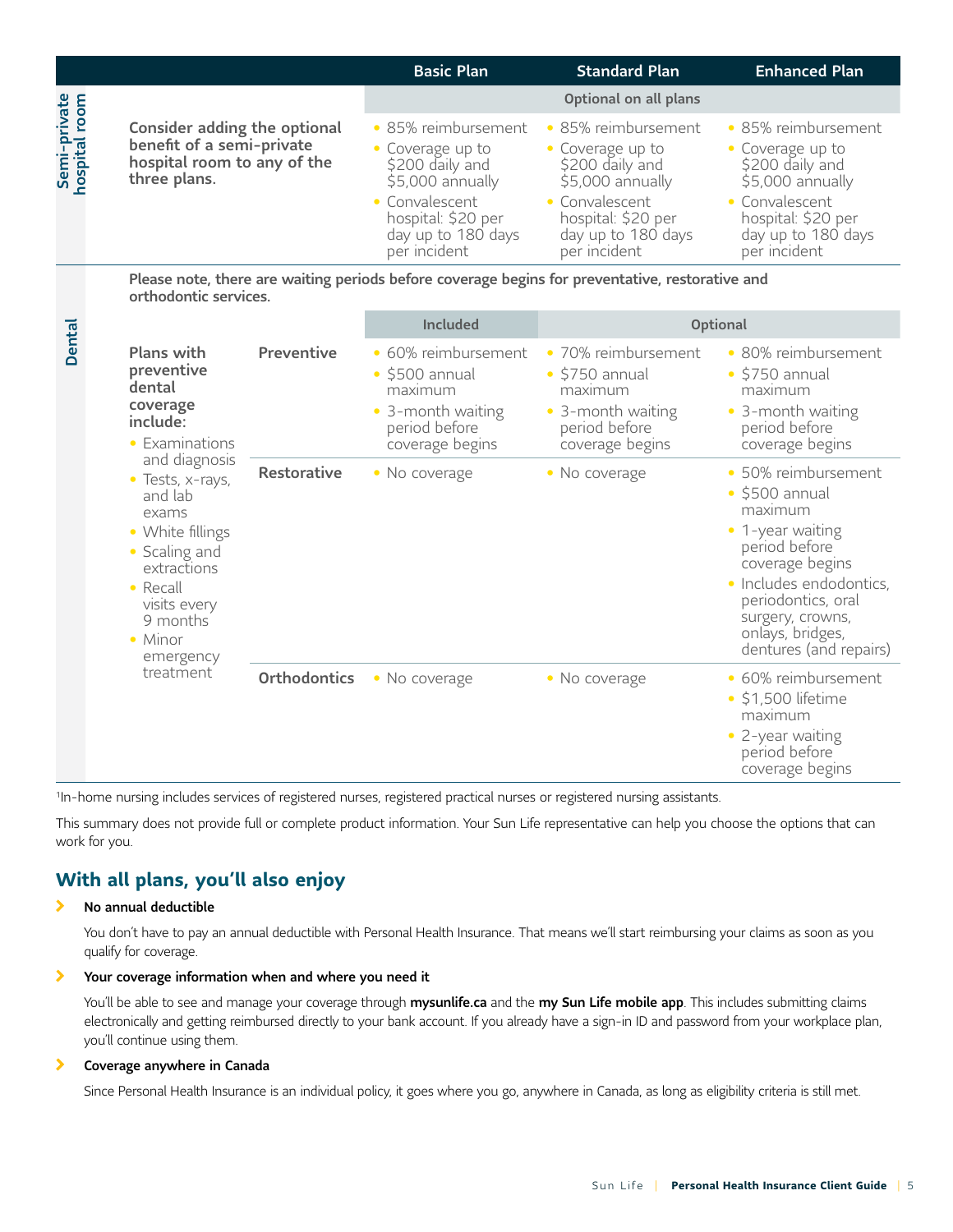#### $\rightarrow$ Access to Lumino Health

Lumino Health is Canada's largest health network. Get access to health-care providers, healthy tips and offers on products and services. In just a few clicks you can:

- Find and book appointments with health-care professionals in-person and virtually. Refine your search based on location, patient ratings and cost information. Favourite your providers for quick reference.
- **· Discover health resources and offers** from a wide range of companies. Also, you may benefit from exclusive discounts on products and services. From vision and hearing to mental health, find exactly what you need.
- **Access health articles** that feature advice from health experts. Find information on fitness, food, mental health and more.

# What you need to know

| Am I eligible for<br><b>Personal Health</b><br>Insurance?                        | To be eligible, you and each person included on the application must be age 69 or younger as of the application<br>date. The plan is renewable for age 70 and over. You and each person included in the application must be a<br>resident of Canada and covered under provincial or territorial health insurance.                                                                                                                                                                                                                                                                                     |  |  |  |
|----------------------------------------------------------------------------------|-------------------------------------------------------------------------------------------------------------------------------------------------------------------------------------------------------------------------------------------------------------------------------------------------------------------------------------------------------------------------------------------------------------------------------------------------------------------------------------------------------------------------------------------------------------------------------------------------------|--|--|--|
|                                                                                  | Coverage is also available for your dependent children. Your children and your spouse's children (other than<br>foster children) are eligible dependents if they are not married or in any other formal union recognized by<br>law, and are under age 21. If your child is a full-time student at an educational institution recognized under<br>the Income Tax Act (Canada), they are an eligible dependent until the age of 25. They must also be entirely<br>dependent on you for financial support. Your child is also an eligible dependent if:                                                  |  |  |  |
|                                                                                  | They are physically or mentally unable to support themselves.<br>⋗                                                                                                                                                                                                                                                                                                                                                                                                                                                                                                                                    |  |  |  |
|                                                                                  | ⋗<br>They became so while they depended on you for financial support under one of the two age<br>requirements above.                                                                                                                                                                                                                                                                                                                                                                                                                                                                                  |  |  |  |
| <b>Pre-existing illnesses</b><br>and conditions                                  | Speak to your Sun Life representative for a list of common conditions that result in uninsurability for Personal<br>Health Insurance.                                                                                                                                                                                                                                                                                                                                                                                                                                                                 |  |  |  |
| When will my<br>coverage begin?                                                  | You can select a date up to 60 days in advance of when your application is submitted. If you don't select a date,<br>your coverage will begin the day after your application is approved by underwriting.                                                                                                                                                                                                                                                                                                                                                                                             |  |  |  |
| What is the 10-day<br>free look period?                                          | If you look over your new policy and decide it doesn't meet your needs, you can cancel it with no obligation<br>within 10 days of receiving it. We'll refund your money.                                                                                                                                                                                                                                                                                                                                                                                                                              |  |  |  |
| Régie de l'assurance<br>maladie du Québec<br>(RAMQ) - for<br>residents of Quebec | It's mandatory for residents of Quebec to enrol for prescription drug coverage. Unless you're eligible for drug<br>coverage through a private plan or a professional association (for example, your spouse's group benefit plan),<br>you must enrol with RAMQ. To be eligible for any individual health plan such as Personal Health Insurance,<br>you must be enrolled in RAMQ or another group plan that offers prescription drug coverage. That plan will pay<br>drug expenses first. To claim any unpaid portion of your drug expenses at the pharmacy, you must send us the<br>receipts by mail. |  |  |  |
|                                                                                  | ramq.gouv.qc.ca > Citizens > Prescription drug insurance or call 1-800-561-9749.                                                                                                                                                                                                                                                                                                                                                                                                                                                                                                                      |  |  |  |
| When can I cancel<br>my policy?                                                  | You may cancel your policy at any time.                                                                                                                                                                                                                                                                                                                                                                                                                                                                                                                                                               |  |  |  |
|                                                                                  |                                                                                                                                                                                                                                                                                                                                                                                                                                                                                                                                                                                                       |  |  |  |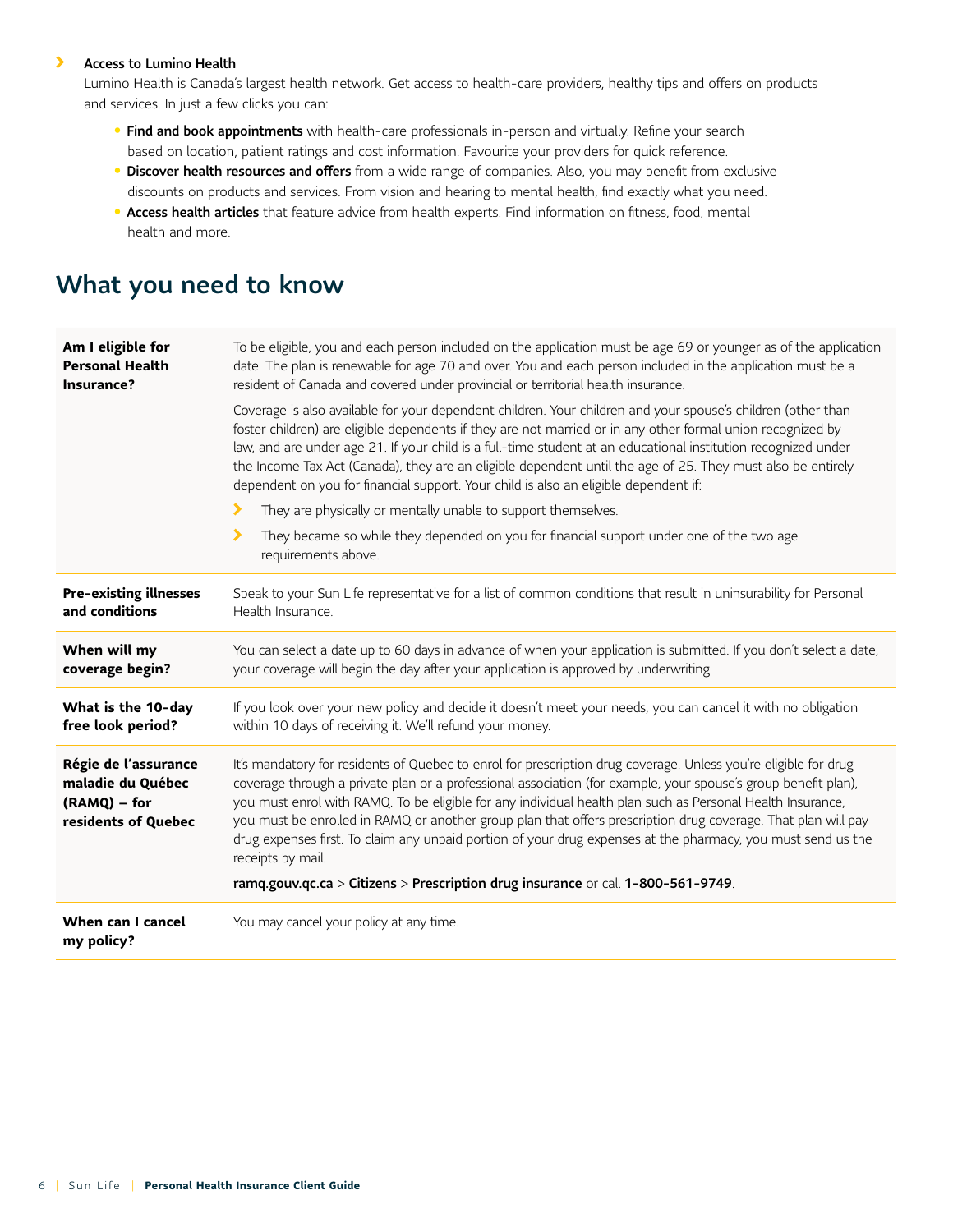| When will my                                                | Your coverage will end on the earliest of:                                                                                                                                                                                                                                                            |  |  |  |
|-------------------------------------------------------------|-------------------------------------------------------------------------------------------------------------------------------------------------------------------------------------------------------------------------------------------------------------------------------------------------------|--|--|--|
| coverage end?                                               | ⋗<br>31 days after the premium due date, if you fail to make a payment;                                                                                                                                                                                                                               |  |  |  |
|                                                             | ▸<br>the last day of the month we receive your written request to end your coverage;                                                                                                                                                                                                                  |  |  |  |
|                                                             | ⋗<br>the date you are no longer a resident of Canada;                                                                                                                                                                                                                                                 |  |  |  |
|                                                             | ⋗<br>the date you are no longer covered by a provincial or territorial government health care plan; or                                                                                                                                                                                                |  |  |  |
|                                                             | the date of your death.<br>$\blacktriangleright$                                                                                                                                                                                                                                                      |  |  |  |
|                                                             | Spouse and/or dependent child coverage will end on the earliest of:                                                                                                                                                                                                                                   |  |  |  |
|                                                             | the date of your or your spouse's death;<br>⋗                                                                                                                                                                                                                                                         |  |  |  |
|                                                             | ▸<br>31 days after the premium due date, if you fail to make a payment;                                                                                                                                                                                                                               |  |  |  |
|                                                             | ⋗<br>the last day of the month we receive your written request to end your coverage;                                                                                                                                                                                                                  |  |  |  |
|                                                             | ⋗<br>the date your eligible spouse and/or dependent child no longer satisfies the eligibility requirements;                                                                                                                                                                                           |  |  |  |
|                                                             | the date your spouse and/or dependent child is no longer a resident of Canada; or<br>⋗                                                                                                                                                                                                                |  |  |  |
|                                                             | ⋗<br>the date your spouse and/or dependent child is no longer covered by a provincial or territorial<br>government health care plan.                                                                                                                                                                  |  |  |  |
|                                                             | The emergency travel insurance coverage ends at age 80.                                                                                                                                                                                                                                               |  |  |  |
| What doesn't my                                             | Personal Health Insurance doesn't reimburse for:                                                                                                                                                                                                                                                      |  |  |  |
| policy cover?                                               | ⋗<br>expenses that we're not legally allowed to pay;                                                                                                                                                                                                                                                  |  |  |  |
|                                                             | ⋗<br>services or items that we consider cosmetic;                                                                                                                                                                                                                                                     |  |  |  |
|                                                             | ⋗<br>services or items that we consider experimental, for delivery, transportation and administration charges;                                                                                                                                                                                        |  |  |  |
|                                                             | ⋗<br>services and products that are self-prescribed or are rendered or prescribed by a person who is ordinarily<br>a resident in the insured person's home or who is related to the insured person by blood or marriage;                                                                              |  |  |  |
|                                                             | ⋗<br>services or supplies payable or available (regardless of any waiting list) under any government-sponsored<br>plan or program, except as described in Integration with government programs unless explicitly listed<br>as covered under this benefit;                                             |  |  |  |
|                                                             | ⋗<br>expenses for services or supplies that aren't approved by Health Canada or other government regulatory<br>body for the general public;                                                                                                                                                           |  |  |  |
|                                                             | ⋗<br>services or supplies that aren't usually provided to treat an illness, including experimental or investigational<br>treatments. Experimental or investigational treatments mean treatments that are not approved by Health<br>Canada or other government regulatory body for the general public; |  |  |  |
|                                                             | ⋗<br>services or supplies that don't qualify as medical expenses under the Income Tax Act (Canada);                                                                                                                                                                                                   |  |  |  |
|                                                             | ⋗<br>elective (non-emergency) medical treatment or surgery which is received or performed out of the province<br>where the insured person lives, and                                                                                                                                                  |  |  |  |
|                                                             | ⋗<br>any other exclusions or limitations that are specifically listed in the Personal Health Insurance policy.                                                                                                                                                                                        |  |  |  |
|                                                             | We will not pay benefits when the claim is for an illness resulting from:                                                                                                                                                                                                                             |  |  |  |
|                                                             | hostile action of any armed forces, insurrection or participation in a riot or civil commotion, and<br>⋗                                                                                                                                                                                              |  |  |  |
|                                                             | ⋗<br>participation in a criminal offence.                                                                                                                                                                                                                                                             |  |  |  |
| <b>Waiting period for</b><br>dental and vision<br>coverage: | An insured person becomes eligible for dental coverage 3 months after the start date of the policy, and for<br>vision coverage 1 year after the start date of the policy.                                                                                                                             |  |  |  |